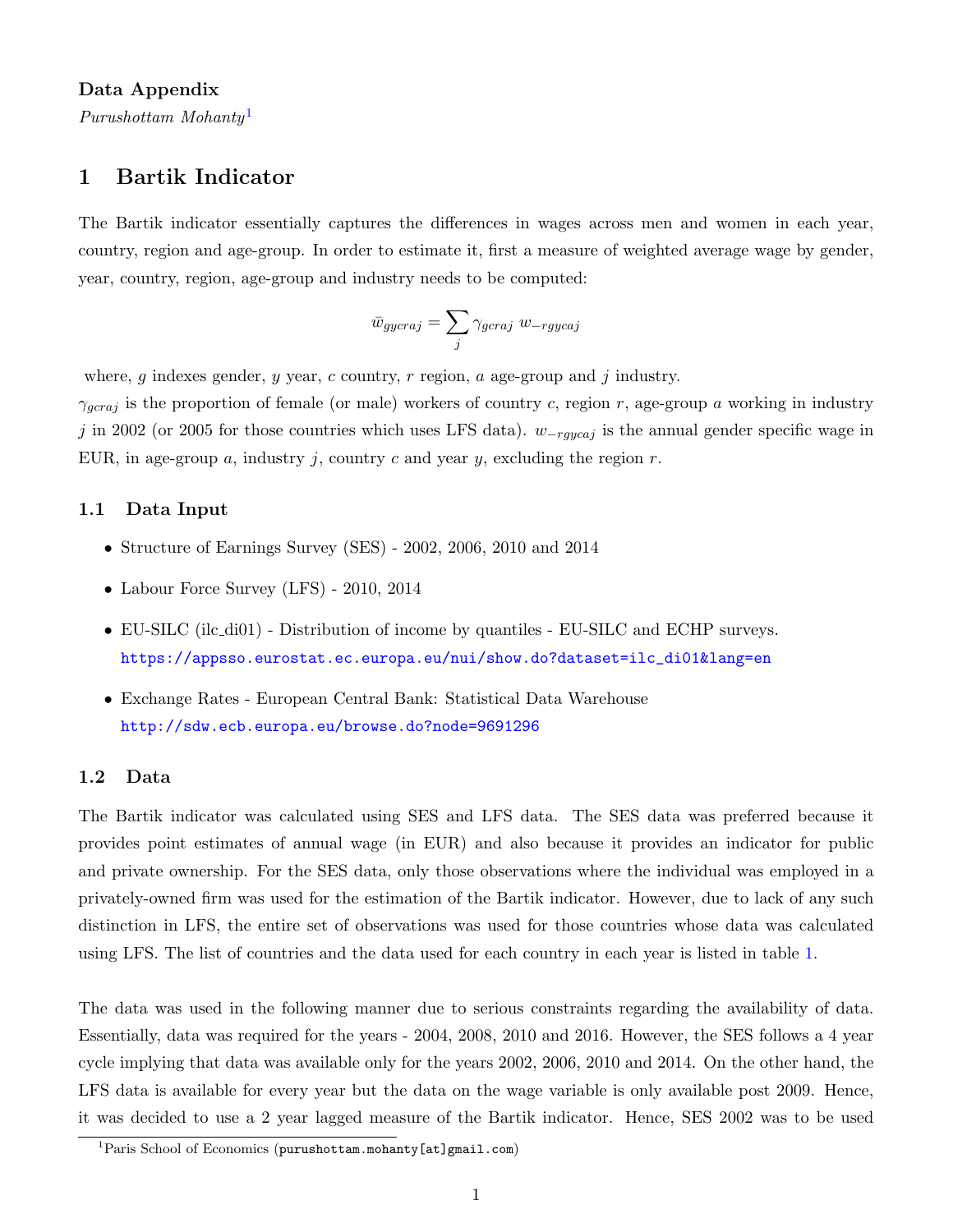for 2004, SES 2006 for 2008, SES 2010 for 2010 (since there is no data for 2008 in SES or LFS) and SES 2014 was to be used for 2016. However, another issue is that SES is only available for a subset of the 23 countries (mentioned in table [1\)](#page-2-0) that the data was needed for. Hence, for those countries whose data was not available in the SES dataset, the LFS data was used. Also, for a few countries, SES did not provide any regional variation, i.e. the data was at the country level, so LFS was also used for those countries.

#### 1.2.1 LFS

The EU Labour Force Survey was used only for the years 2010 and 2014. It was used for the following countries not included in the EU SES in 2010 and 2014.

− 2010: Austria (AT), Switzerland (CH), Denmark (DK), Ireland (IE), Iceland (IS) and Slovenia (SI)

− 2014: Austria (AT), Switzerland (CH), Denmark (DK), Ireland (IE), Iceland (IS), Greece (GR) and Slovenia (SI)

The LFS was also used for the following countries for 2010 and 2014, due to lack of regional variation in the SES data.

− 2010: Czech Republic (CZ), Denmark (DK), Portugal (PT) and Slovakia (SK)

− 2014: Czech Republic (CZ), Denmark (DK), Portugal (PT) and Slovakia (SK)

### 1.3 Methodology

As mentioned earlier, for countries whose indicator was constructed using SES data, only those individuals who worked in a privately-owned firm, were used for the estimation of the indicator. Also, for all countries only employed individuals and those with data on industry of occupation (NACE classification) were used for estimation. Further, for the construction of the Bartik indicator, the age groups used are 20-39 years and 50-69 years.

The gamma variable which varies at the country, region, age, sex and industry level was constructed using the SES 2002 and LFS 2005 for respective countries as mentioned in table [1.](#page-2-0)

### 1.3.1 Income Deciles

The SES data provides annual wages while LFS only contains wages in deciles (1-10) which differs across countries and years. However, the major cause of concern was the lack of any documentation on the absolute cut-off values for each decile for each year and country. Hence, a reasonable assumption was made that the deciles are the same as those mentioned in the EU SILC data which is publicly available in the EUROSTAT website and can be obtained using the link mentioned in the data input section. Using the data, mid-points for each decile was computed. Additionally, for the mid-point of the 10th decile, the upper cut-off of the 9th decile was used. The methodology used does introduce some degree of measurement error but given the constraints regarding the data, it was perhaps the best that could have been done.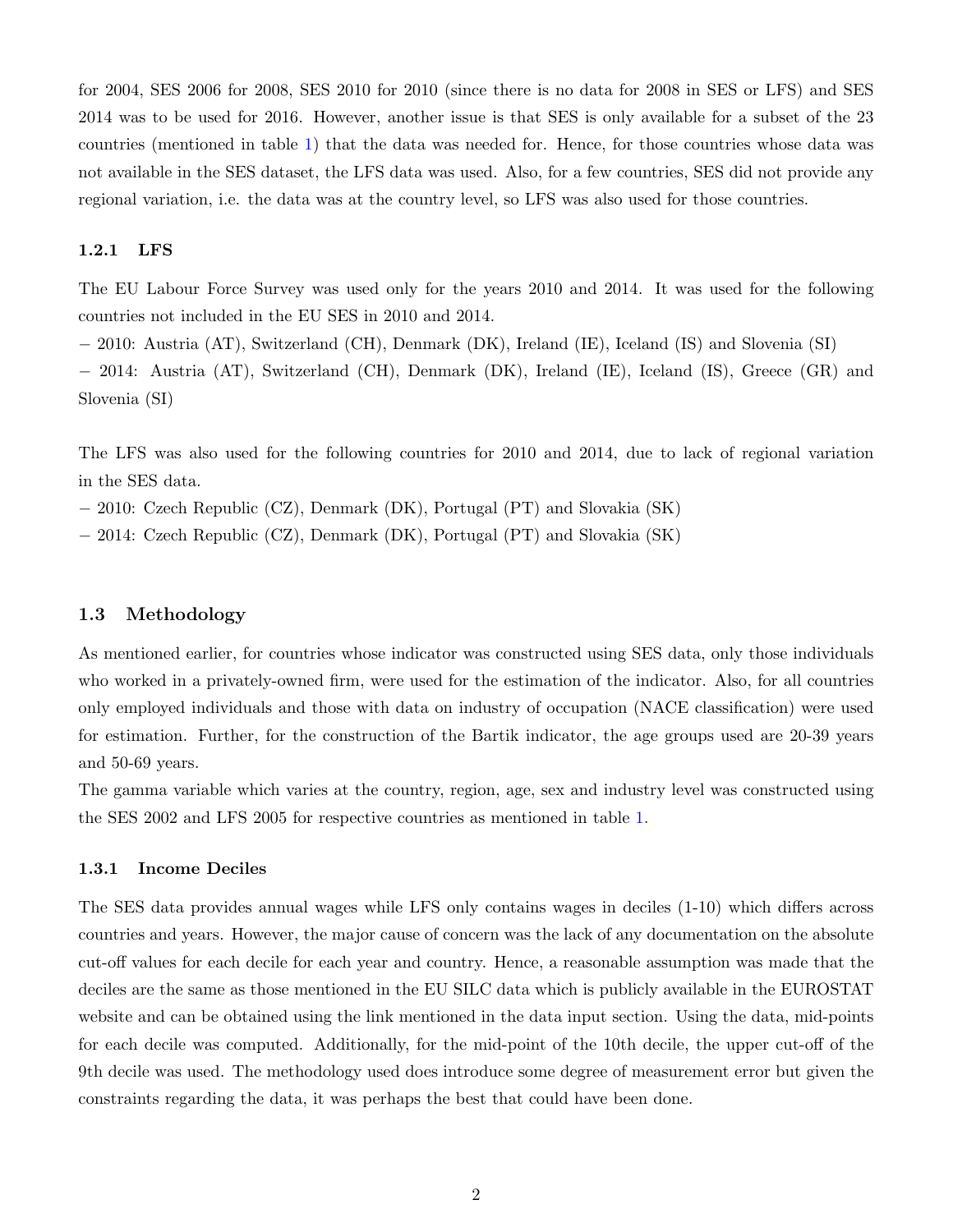| Country        | <b>ISO</b>     | Gamma           | 2002            | 2006            | 2010            | 2014            |
|----------------|----------------|-----------------|-----------------|-----------------|-----------------|-----------------|
| Austria        | AT             | <b>LFS 2005</b> | <b>NA</b>       | <b>NA</b>       | <b>LFS 2010</b> | <b>LFS 2014</b> |
| Belgium        | BE             | <b>SES 2002</b> | <b>SES 2002</b> | <b>SES 2006</b> | <b>SES 2010</b> | <b>SES 2014</b> |
| Switzerland    | CH             | <b>LFS 2005</b> | <b>NA</b>       | NA              | <b>LFS 2010</b> | <b>LFS 2014</b> |
| Czech Republic | CZ             | <b>LFS 2005</b> | <b>NA</b>       | NA              | <b>LFS 2010</b> | <b>LFS 2014</b> |
| Germany        | DE             | <b>SES 2006</b> | NA              | <b>SES 2006</b> | <b>SES 2010</b> | <b>SES 2014</b> |
| Denmark        | DK             | <b>LFS 2005</b> | NA              | <b>NA</b>       | <b>LFS 2010</b> | <b>LFS 2014</b> |
| Estonia        | EE             | <b>SES 2002</b> | <b>SES 2002</b> | <b>SES 2006</b> | <b>SES 2010</b> | <b>SES 2014</b> |
| Spain          | ES             | <b>SES 2002</b> | <b>SES 2002</b> | <b>SES 2006</b> | <b>SES 2010</b> | <b>SES 2014</b> |
| Finland        | FI             | <b>LFS 2005</b> | <b>NA</b>       | NA              | <b>LFS 2010</b> | <b>LFS 2014</b> |
| France         | FR             | <b>SES 2002</b> | <b>SES 2002</b> | <b>SES 2006</b> | <b>SES 2010</b> | <b>SES 2014</b> |
| Greece         | <b>GR</b>      | <b>SES 2002</b> | <b>SES 2002</b> | <b>SES 2006</b> | <b>SES 2010</b> | <b>LFS 2014</b> |
| Hungary        | HU             | <b>SES 2002</b> | <b>SES 2002</b> | <b>SES 2006</b> | <b>SES 2010</b> | <b>SES 2014</b> |
| Ireland        | IE             | <b>LFS 2005</b> | NA              | NA              | <b>LFS 2010</b> | <b>LFS 2014</b> |
| Iceland        | IS             | <b>LFS 2005</b> | <b>NA</b>       | NA              | <b>LFS 2010</b> | <b>LFS 2014</b> |
| Italy          | IT             | <b>SES 2002</b> | <b>SES 2002</b> | <b>SES 2006</b> | <b>SES 2010</b> | <b>SES 2014</b> |
| Netherlands    | NL             | <b>SES 2002</b> | <b>SES 2002</b> | <b>SES 2006</b> | <b>SES 2010</b> | <b>SES 2014</b> |
| Norway         | N <sub>O</sub> | <b>SES 2002</b> | <b>SES 2002</b> | <b>SES 2006</b> | <b>SES 2010</b> | <b>SES 2014</b> |
| Poland         | PL             | <b>SES 2002</b> | <b>SES 2002</b> | <b>SES 2006</b> | <b>SES 2010</b> | <b>SES 2014</b> |
| Portugal       | PT             | <b>LFS 2005</b> | NA              | NA              | <b>LFS 2010</b> | <b>LFS 2014</b> |
| Sweden         | SE             | <b>SES 2002</b> | <b>SES 2002</b> | <b>SES 2006</b> | <b>SES 2010</b> | <b>SES 2014</b> |
| Slovenia       | SI             | <b>LFS 2005</b> | <b>NA</b>       | NA              | <b>LFS 2010</b> | <b>LFS 2014</b> |
| Slovakia       | SК             | <b>LFS 2005</b> | <b>NA</b>       | NA              | <b>LFS 2010</b> | <b>LFS 2014</b> |
| United Kingdom | UK             | <b>SES 2002</b> | <b>SES 2002</b> | <b>SES 2006</b> | <b>SES 2010</b> | <b>SES 2014</b> |

<span id="page-2-0"></span>Table 1: Country-wise data input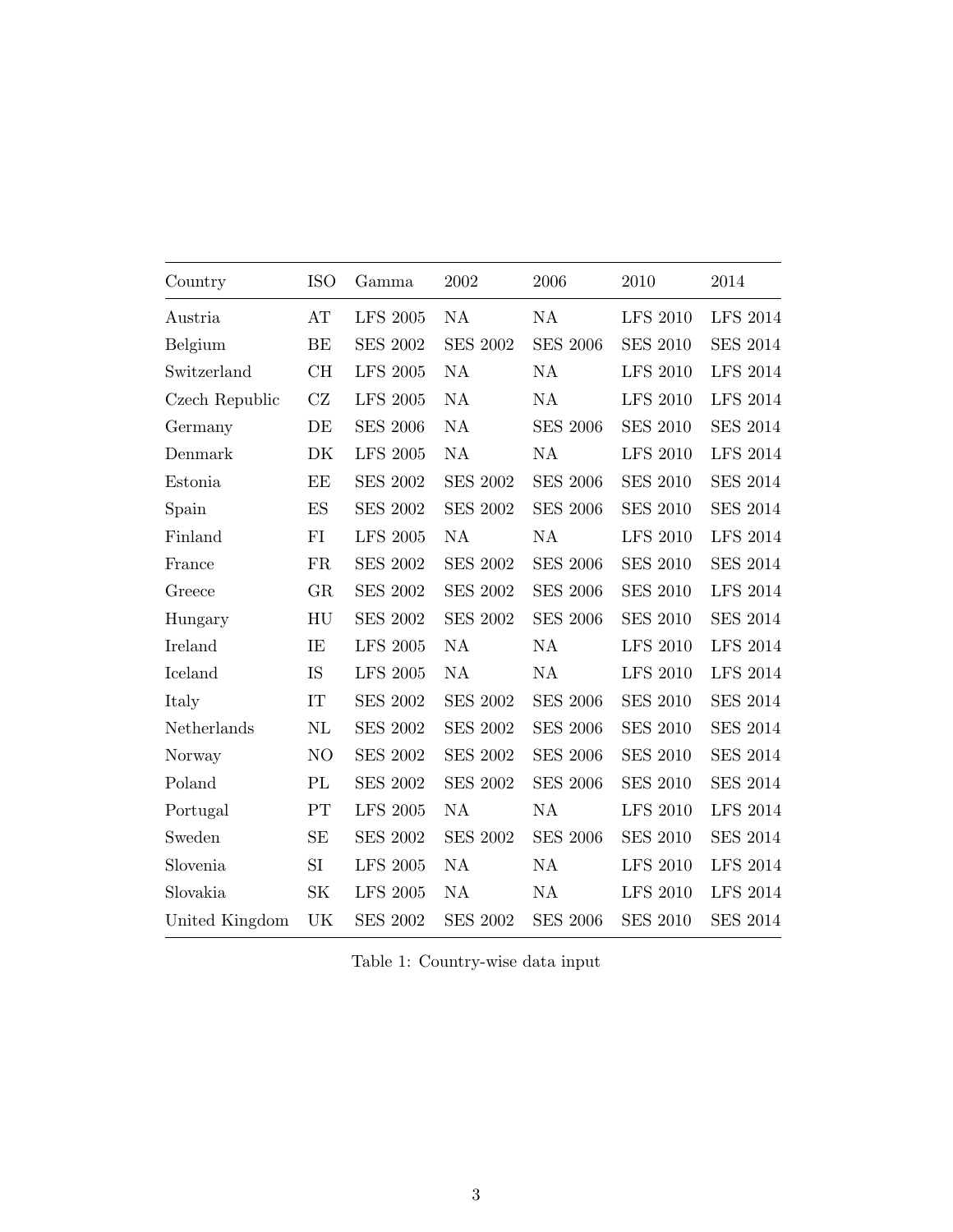| Country        | <b>ISO</b> | D1     | $\rm{D}2$ | D3      | D4      | D <sub>5</sub> | D <sub>6</sub> | D7      | D8      | D9      | D10   |
|----------------|------------|--------|-----------|---------|---------|----------------|----------------|---------|---------|---------|-------|
| Austria        | AT         | 5456   | 12505.5   | 15316   | 17599   | 19861.5        | 22254.5        | 24918.5 | 28292   | 33978.5 | 37759 |
| Switzerland    | CН         | 8005   | 18146.5   | 21995.5 | 25369.5 | 28848.5        | 32593          | 36716   | 42405.5 | 50964   | 56029 |
| Czech Republic | CZ         | 2179.5 | 4825.5    | 5593    | 6174.5  | 6756.5         | 7406.5         | 8232.5  | 9326.5  | 11057   | 12171 |
| Denmark        | DK         | 6983.5 | 15793     | 18953   | 21639   | 24329.5        | 26990.5        | 29784   | 33108.5 | 38019.5 | 41077 |
| Finland        | FI         | 6000   | 13299     | 15832   | 18107.5 | 20249          | 22492.5        | 25029.5 | 28089   | 32711.5 | 35668 |
| Greece         | GR         | 2750   | 6324      | 8000.5  | 9593    | 11148          | 12935.5        | 14865   | 17212   | 20967.5 | 23333 |
| Ireland        | ΙE         | 5587   | 12284.5   | 14434   | 16594   | 19113.5        | 21949.5        | 24981   | 29283   | 36028.5 | 40066 |
| Iceland        | IS         | 5561   | 12282     | 14236   | 15799   | 17444          | 19270          | 21314.5 | 24020   | 28660.5 | 31690 |
| Portugal       | PΤ         | 2090.5 | 4828      | 5955.5  | 6968    | 8089           | 9360.5         | 10833.5 | 12749.5 | 16425   | 18975 |
| Slovenia       | SI         | 3271.5 | 7403      | 8876    | 10022   | 11145.5        | 12347.5        | 13685.5 | 15354.5 | 17874   | 19451 |
| Slovakia       | SК         | 1716.5 | 3901.5    | 4665    | 5246    | 5824.5         | 6468.5         | 7251.5  | 8236    | 9753    | 10717 |

Table 2: Income Deciles (2010)

| Country        | ISO | D1     | D2      | D3      | D4      | D <sub>5</sub> | D <sub>6</sub> | D7      | D <sub>8</sub> | D9      | D10   |
|----------------|-----|--------|---------|---------|---------|----------------|----------------|---------|----------------|---------|-------|
| Austria        | AΤ  | 6196.5 | 14097.5 | 17097.5 | 17599   | 19605.5        | 22014.5        | 27431.5 | 31180          | 37481   | 41572 |
| Switzerland    | CН  | 10259  | 23076.5 | 27831   | 31944.5 | 36012          | 40463.5        | 45837   | 52832.5        | 64144   | 71532 |
| Czech Republic | CZ  | 2304   | 5101.5  | 5958.5  | 6625    | 7275           | 7980.5         | 8800    | 10002          | 11992.5 | 13242 |
| Denmark        | DK  | 7841.5 | 17508.5 | 20762   | 23602   | 26443          | 29421          | 32751   | 36903          | 43272.5 | 47271 |
| Finland        | FI  | 6684   | 14755.5 | 17377   | 19822.5 | 22368          | 25010.5        | 27870.5 | 31420.5        | 36860   | 40301 |
| Greece         | GR. | 1500   | 3678.5  | 4923.5  | 5959    | 7054           | 8236.5         | 9470    | 11159          | 13841.5 | 15512 |
| Ireland        | ΙE  | 5211   | 11741.5 | 14236.5 | 16505   | 18883.5        | 21650.5        | 24941.5 | 29330.5        | 35930.5 | 39951 |
| Iceland        | IS  | 7123.5 | 15465   | 17575   | 19504.5 | 21514.5        | 23578.5        | 25833   | 28763          | 33804   | 37078 |
| Portugal       | PΤ  | 1747.5 | 4240    | 5526    | 6596.5  | 7677.5         | 8817.5         | 10210.5 | 12141          | 15478.5 | 17690 |
| Slovenia       | SI  | 3078.5 | 7119.5  | 8808.5  | 10120   | 11307          | 12545.5        | 13918   | 15668.5        | 18391.5 | 20100 |
| Slovakia       | SК  | 1842.5 | 4242.5  | 5189    | 5853    | 6468.5         | 7178           | 7977    | 8953           | 10533   | 11567 |

Table 3: Income Deciles (2014)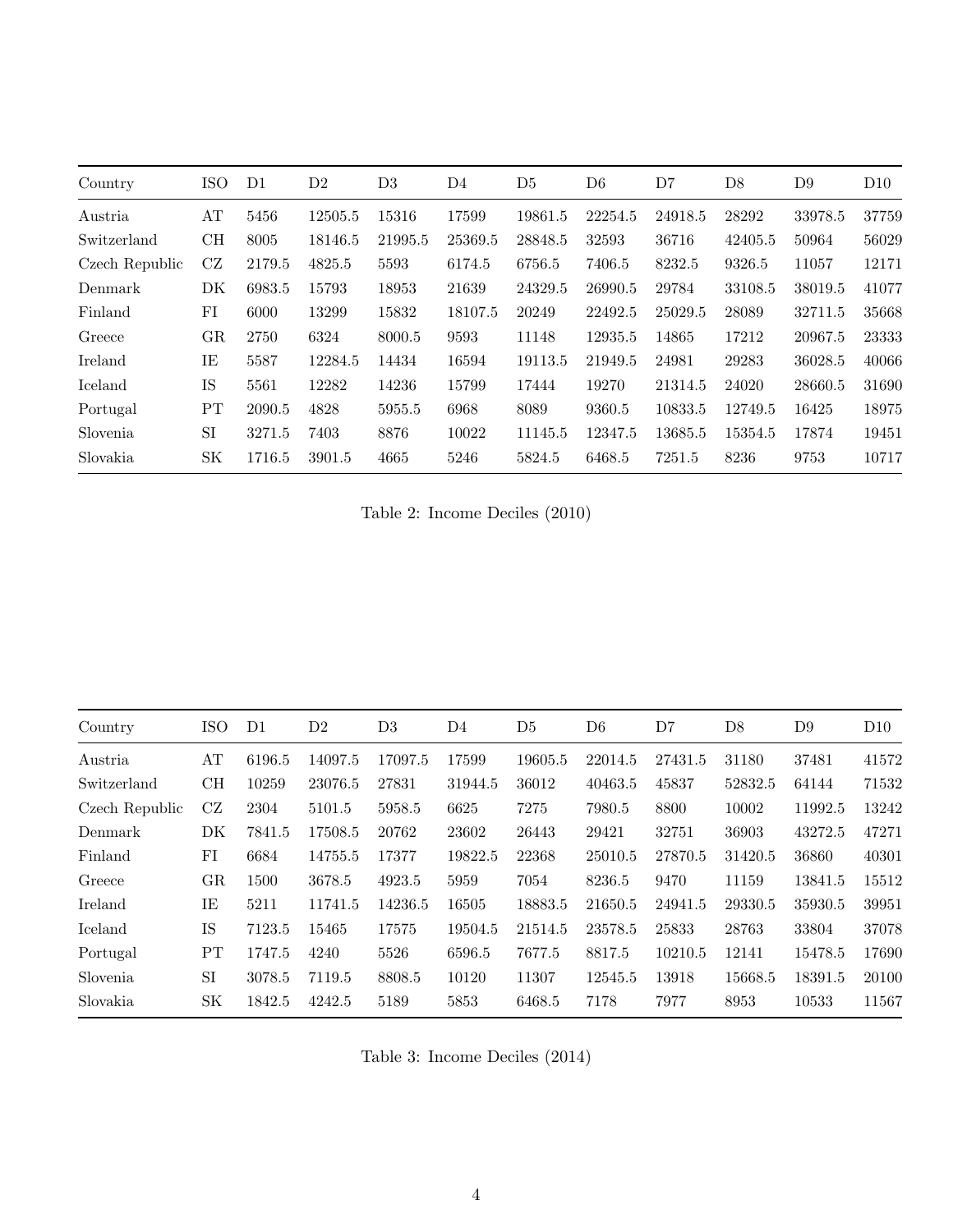### 1.3.2 Exchange Rates

For some countries, the wage variable consisted of wages in their own currencies which needed to be converted to euros (EUR) for consistency. Although, the wage ratios are robust to currencies used so conversion to euros might not be required in the first place. The exchange rates which are yearly averages, were obtained for the European Central Bank database. The link in the data input section can be used for further reference.

### 1.4 Regions dis-aggregation

The regional dis-aggregation for the countries is at the level of NUTS 1. However, for some countries data was at country level for certain years while at the NUTS 1 level for the other years. These involve Hungary, Sweden and Poland. Hence, for the those years where data was at country level, data was disaggregated into the NUTS 1 level where each region represented the same values as those at the country level. The benefit of doing so is to avoid losing out on regional variation for the years where data exists at the NUTS 1 level which otherwise would have been the case had the data been aggregated to the country-level instead.

So in the 2002 data, the regions were disaggregated for *Hungary (HU)* and *Sweden (SE)*. HU was disaggregated into HU1, HU2 and HU3 whereas SE was disaggregated into SE1, SE2 and SE3. Similarly, regions for Poland (PL) was disaggregated in both 2002 and 2006 into PL1, PL2, PL3, PL4, PL5 and PL6.

### 1.4.1 NACE Harmonization

To avoid NACE rev 1.1 and NACE rev 2 confusions, a common harmonization index was used which largely followed the NACE rev 1.1 classification. Table [4](#page-5-0) shows the NACE index used and its correspondence to NACE 1.1  $^2$  $^2$  and NACE 2  $^3$  $^3$ .

The first column mentions the actual ID used as part of the construction of the Bartik indicator with it's corresponding labels in the fourth column.

<span id="page-4-1"></span><span id="page-4-0"></span><sup>2</sup>EU Commission documentation on NACE Rev 1.1: [http://www.instat.gov.al/media/2956/nace\\_rev11.pdf](http://www.instat.gov.al/media/2956/nace_rev11.pdf)

<sup>3</sup>Eurostat documentation for NACE Rev 2: [https://ec.europa.eu/eurostat/documents/3859598/5902521/](https://ec.europa.eu/eurostat/documents/3859598/5902521/KS-RA-07-015-EN.PDF) [KS-RA-07-015-EN.PDF](https://ec.europa.eu/eurostat/documents/3859598/5902521/KS-RA-07-015-EN.PDF)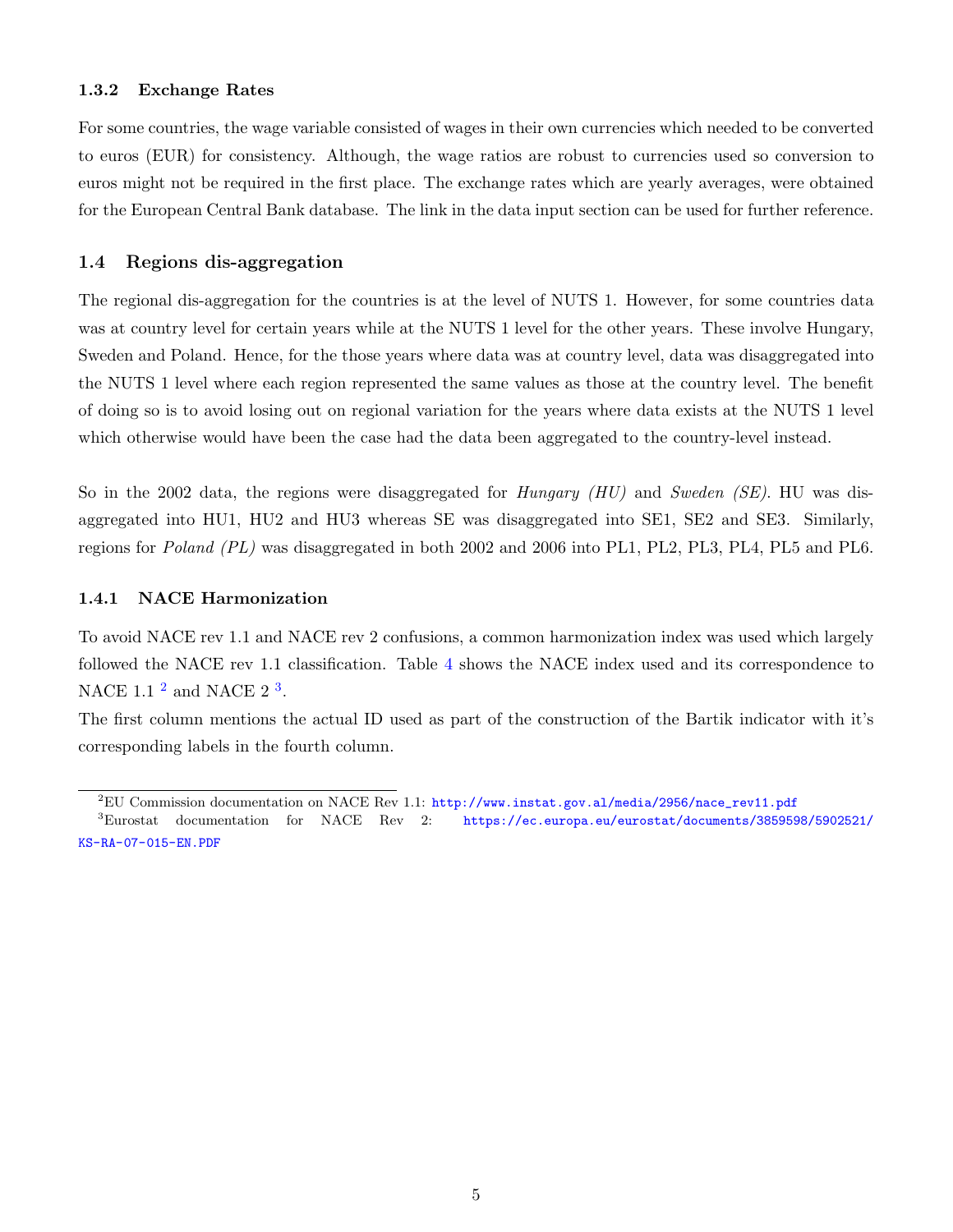| NACE ID | NACE 1.1         | NACE 2        | Labels                                                        |
|---------|------------------|---------------|---------------------------------------------------------------|
| 1       | A, B             | A             | Agriculture, hunting, forestry and fishing                    |
| 2       | $\mathcal{C}$    | B             | Mining and quarrying                                          |
| 3       | D                | $\mathcal{C}$ | Manufacturing                                                 |
| 4       | Ε                | D, E          | Electricity, gas and water supply                             |
| 5       | $\boldsymbol{F}$ | $\mathbf F$   | Construction                                                  |
| 6       | G                | G             | Wholesale and retail trade; repair of motor vehicles          |
|         |                  |               | motorcycles and personal and household goods                  |
| 7       | H                | I             | Hotels and restaurants                                        |
| 8       | I                | H, J          | Transportation and storage, Information and communication     |
| 9       | J                | K             | Financial and insurance activities                            |
| 10      | Κ                | L, M, N       | Real estate, renting and business activities                  |
| 11      | L                | O             | Public administration and defence; compulsory social security |
| 12      | $\mathbf{M}$     | P             | Education                                                     |
| 13      | N                | Q             | Human health and social work activities                       |
| 14      | O                | R, S          | Other community, social and personal service activities       |
| 15      | $\mathbf P$      | Т             | Activities of households                                      |
| 16      | Q                | U             | Extra-territorial organizations and bodies                    |

<span id="page-5-0"></span>Table 4: NACE Harmonization Correspondence

## 1.5 Output Data Quality

The Bartik indicator was computed for all countries, except Estonia, Iceland and Norway because data was only available at the country level for these countries both in the LFS and SES datasets. So their wages exogenous of their own region couldn't be computed and correspondingly the Bartik indicator couldn't be computed. On the other hand for Slovenia, regions in LFS 2005 were unable to be matched to the regions in LFS 2010 and 2014.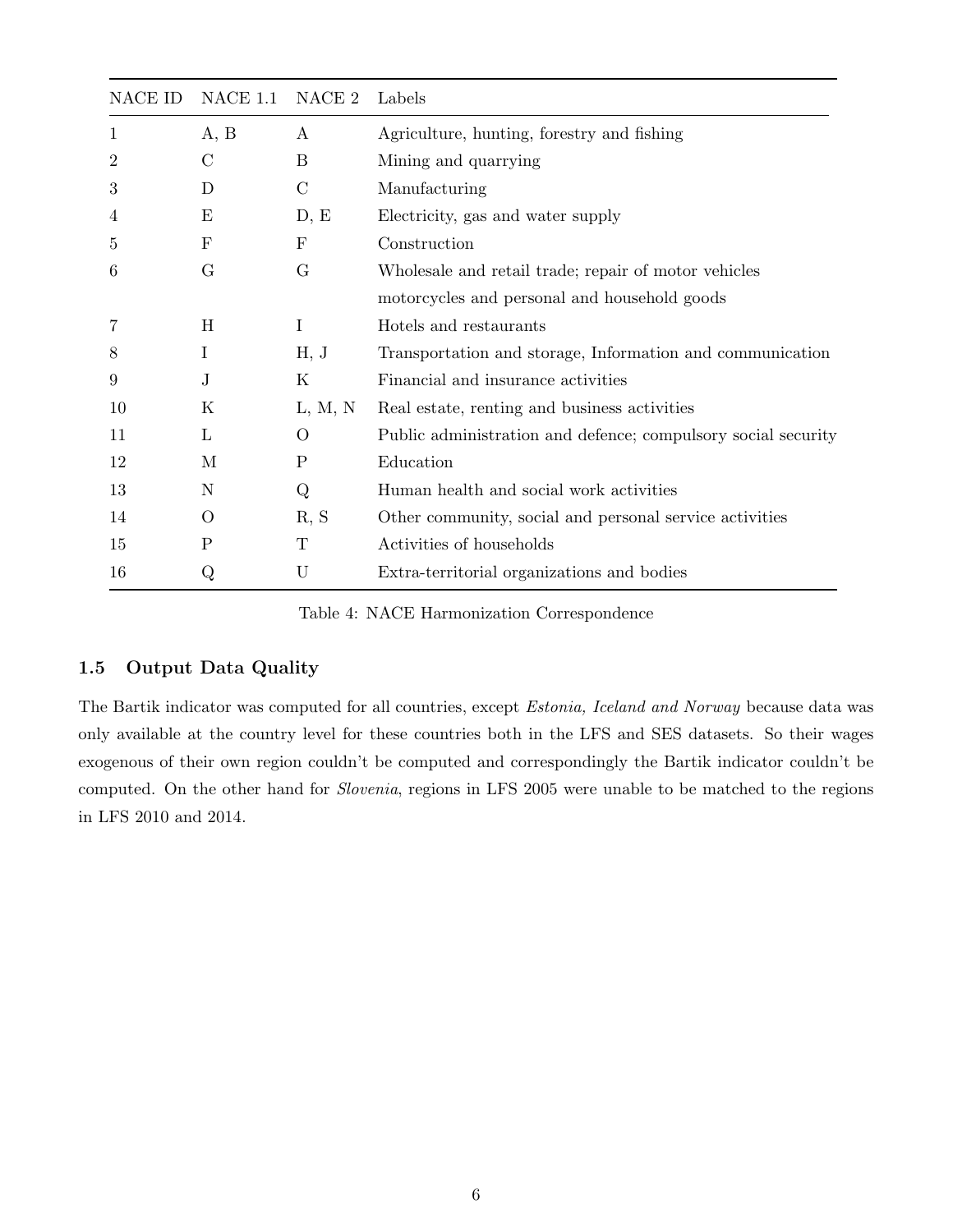### 1.6 Summary Statistics

|             | (1)<br>2002 | (2)<br>2006 | (3)<br>2010 | (4)<br>2014 | (5)<br>Avg. |
|-------------|-------------|-------------|-------------|-------------|-------------|
| AT          | 0.709       | 0.715       | 0.721       | 0.733       | 0.719       |
| ВE          | 0.822       | 0.795       | 0.844       | 0.878       | 0.835       |
| CZ          | 0.745       | 0.735       | 0.844       | 0.874       | 0.800       |
| DE          | 0.735       | 0.748       | 0.634       | 0.703       | 0.705       |
| DK          | 0.792       | 0.772       | 0.875       | 0.899       | 0.835       |
| EЕ          | 0.731       | 0.693       |             |             | 0.712       |
| ΕS          | 0.677       | 0.696       | 0.703       | 0.696       | 0.693       |
| FI          | 0.818       | 0.767       | 0.802       | 0.810       | 0.799       |
| FR.         | 0.669       | 0.729       | 0.770       | 0.773       | 0.737       |
| $_{\rm GR}$ | 0.701       | 0.746       | 0.878       |             | 0.775       |
| НU          | 0.901       | 0.863       | 0.908       | 0.881       | 0.888       |
| ΙE          | 0.833       | 0.761       | 0.828       | 0.834       | 0.814       |
| IS          | 0.717       |             |             |             | 0.717       |
| IT          | 0.797       | 0.822       | 0.674       | 0.714       | 0.762       |
| NL          | 0.549       | 0.523       | 0.539       | 0.537       | 0.537       |
| NΟ          | 0.787       | 0.816       |             |             | $\,0.802\,$ |
| PL          | 0.867       | 0.828       | 0.861       | 0.857       | 0.853       |
| PT          | 0.788       | 0.872       | 0.810       | 0.860       | 0.832       |
| SЕ          | 0.736       | 0.757       | 0.721       | 0.799       | 0.753       |
| SI          | 0.938       | 0.927       |             |             | 0.933       |
| SК          | 0.722       | 0.726       | 0.851       | 0.811       | 0.778       |
| UK          | 0.582       | 0.625       | 0.602       | 0.613       | 0.606       |
| Total       | 0.733       | 0.744       | 0.752       | 0.764       | 0.748       |
| CН          |             |             | 0.716       | 0.709       | 0.712       |

Table 5: Female-to-male wage ratios for each country in each year (modified)

# 2 European Value Survey (EVS)

The main results of the paper have been computed using the region of residence at the time of the survey. The norm (NTN) variable is essentially the average norm of the "potential" grandmothers in the region of residence. However, if the respondent had migrated to a region different from its region at birth then the norm of the respondent suffers from measurement error. However, the error does not cause bias long as migration is random across the level of the norm. This is indeed testable but unfortunately the European Social Survey (ESS) dataset doesn't provide any information of the region of the respondent at birth.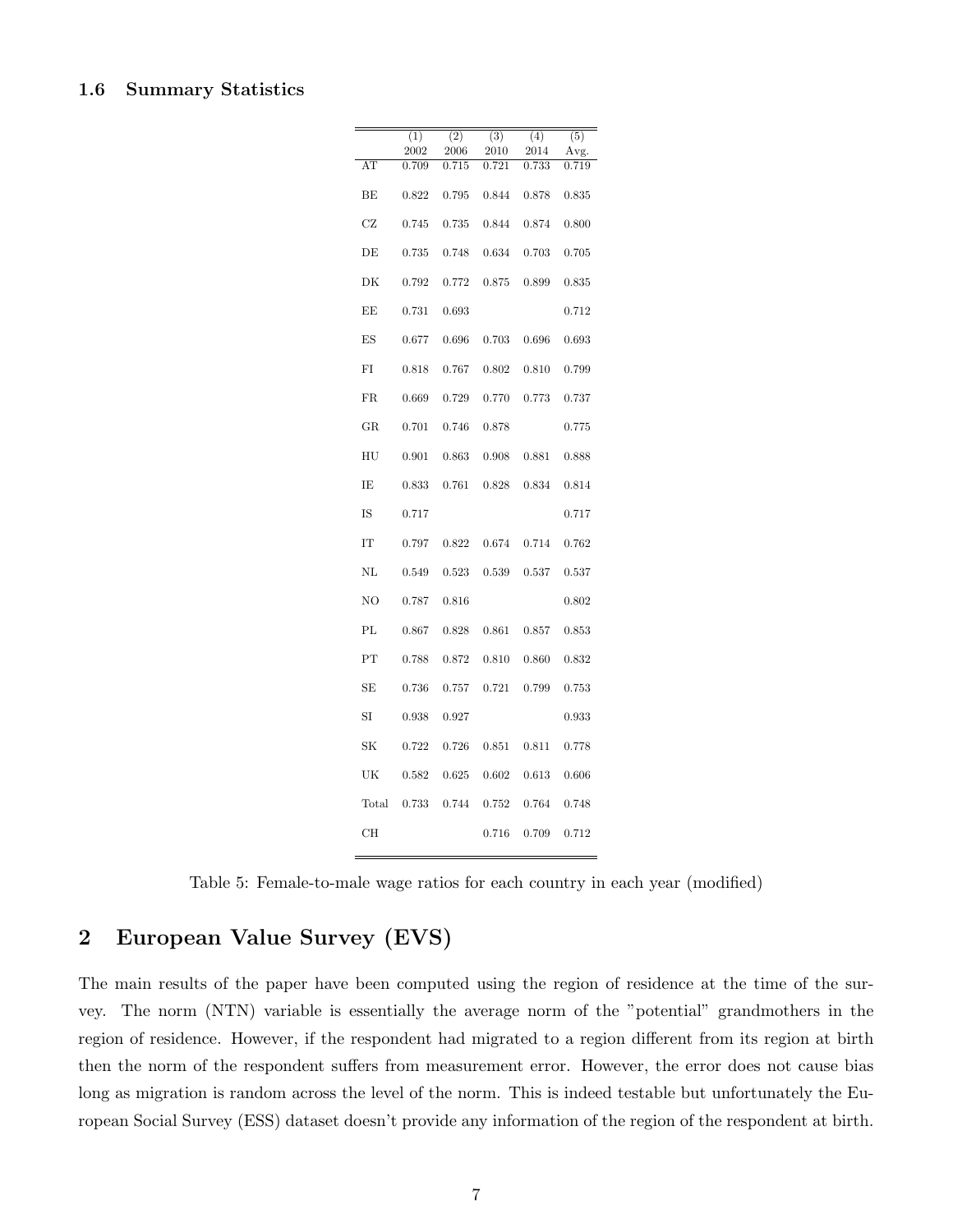Hence, the European Value Survey (EVS) for the year 2008 was used for the robustness check. The EVS includes a similar question to the one included in the ESS, i.e. Job scarce: men should have more right to a job than women (agree or disagree)? However, the variable only has 3 levels (agree/disagree/neither) rather than the 5 levels (strongly agree/agree/neither/disagree/strongly disagree) in the ESS survey so the variation is indeed lower. It also includes all the other individual level controls that was used in the main regressions involving the FE strategy. However, the main advantage of using the EVS is that it provides the respondents region when they were of age 14 along with the region of the their residence (i.e. region where the interview was undertaken). Although, it's not the region at birth, it's the best that can be done with the available data.

#### 2.1 Regressions

The regression involving the FE strategy of the paper was replicated using the EVS data. All the necessary control variables were constructed except the variable "ever unemployment  $\zeta$  5 years" since no information was available on the same in the EVS data.

Essentially two sets of regressions were computed, one using region at the age of 14 and the other using the region at the time of interview. With each table, regressions were computed for women with first child aged 0-5 years and those without any children. Unfortunately due to less observations and low variation of the norm (due to 3 levels than the 5 in the ESS), the point estimates of the norm are insignificant. However, the estimates of women with first child aged 0-5 years old are higher than women with no children and sign of the coefficients are as expected.

### 2.2 Migration Checks

All computations and figures in this section was calculated only using respondents who had migrated. This refers to all those respondents whose region at the age of 14 was different from the region of residence at the NUTS 2 level. (Note: Regions refers to regions at the NUTS 2 level).

#### 2.2.1 Norm

Due to low variation in the NTN variable in the EVS data, the following analysis was done using the NTN computed from the ESS data. The computed NTN from the ESS was merged with the EVS data for both the region of residence and the region at age 14 for each individual. Thereafter, the mean of the norm of the region of residence was computed for each region at the age of 14. Finally, this mean value of the norm of region of residence was compared with the norm of the region at the age of 14 for each region at the age of 14. This was computed for all young women aged 20 to 40 years. Three separate figures for computed involving all young women, young women with first child aged 0-5 years, and young women with no children.

#### 2.2.2 Employment Rate

The employment rate for computed for each region of residence and each region at age 14 separately. Respondents who are employed full-time, part-time or self-employed are considered employed. The employment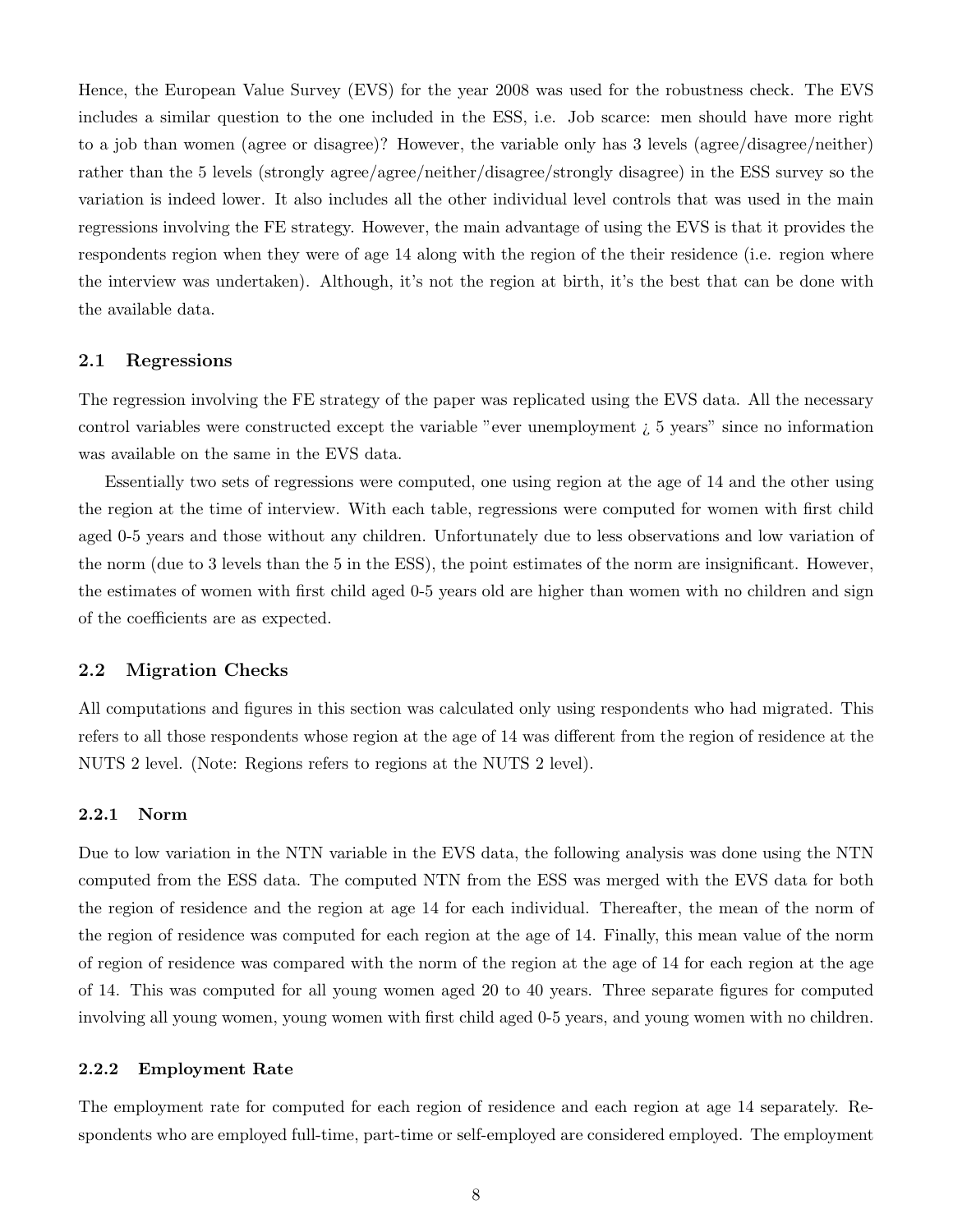rate for each region is the proportion of employed respondents in each region. Thereafter, the mean of the employment rate was computed for each region of residence was computed for each region at age 14. Finally, the employment rates were compared for region of residence and region at age 14 for each region at age 14; and three figures were plotted involving all young women, young women with first child aged 0-5 years, and young women with no children.

### 2.2.3 Bartik Indicator

The Bartik wage ratio from the ESS data was merged with the EVS data for each region of residence and each region at age 14 separately. Thereafter, mean of the wage ratio was taken for each region at age 14. Finally, wage ratios were compared for region of residence and region at age 14 for each region at age 14; and three figures were plotted involving all young women, young women with first child aged 0-5 years, and young women with no children.

# 3 Heterogeneity Analysis

### 3.1 Motherhood Gap Estimator: Heterogenous Effects

### Female-Male Differentials in Labour Market

- 1. Female to Male Gap in Tertiary Education (gap tert) Eurostat [\(here\)](https://ec.europa.eu/eurostat/databrowser/bookmark/af67fc04-abff-4ef6-9a3e-7656b509d10a?lang=en) It has been calculated by the author from the Eurostat data and refers to the ratio of females aged 24-64 with tertiary education to that of males aged 24-64 with tertiary education at the NUTS-2 region level in the year 2000.
- 2. Female to Male Gap in Unemployment Rate  $(qap\_urate)$  Eurostat [\(here\)](https://ec.europa.eu/eurostat/databrowser/bookmark/d7347032-fceb-4ef2-9d44-4e8a36fd0037?lang=en) It refers to the ratio of unemployment rate of females to that of males for each NUTS-2 region in the year 2000.
- 3. Bartik Wage Ratio (wage ratio) Self calculated by author using Structure of Earnings Survey (SES) and Labour Force Survey (LFS). (Refer to section on Bartik Indicator)

### Demographic and Economic Factors

- 1. Share of Immigrants in Region (migr share) Eurostat [\(here\)](https://ec.europa.eu/eurostat/databrowser/view/lfst_r_lfsd2pwn/default/table?lang=en) It refers to the share of immigrants (i.e. non-citizens) in the total population of the region at the NUTS-2 level in the year 2000.
- 2. Median Population Age  $(medage_T)$  Eurostat [\(here\)](https://ec.europa.eu/eurostat/databrowser/bookmark/1174012f-7698-453b-ba98-60a169268916?lang=en) It refers to the median age for all individuals in a particular region at the NUTS-2 level in the year 2000.
- 3. GDP Per-Capita  $(gdp\ p c)$  Calculated by author using GDP [\(here\)](https://ec.europa.eu/eurostat/databrowser/bookmark/05fc5097-c583-4469-9e1d-6339494ed0bc?lang=en) and population (here) data at the NUTS-2 region level.

It refers to the GDP Per-Capita at the current market prices for each NUTS-2 region.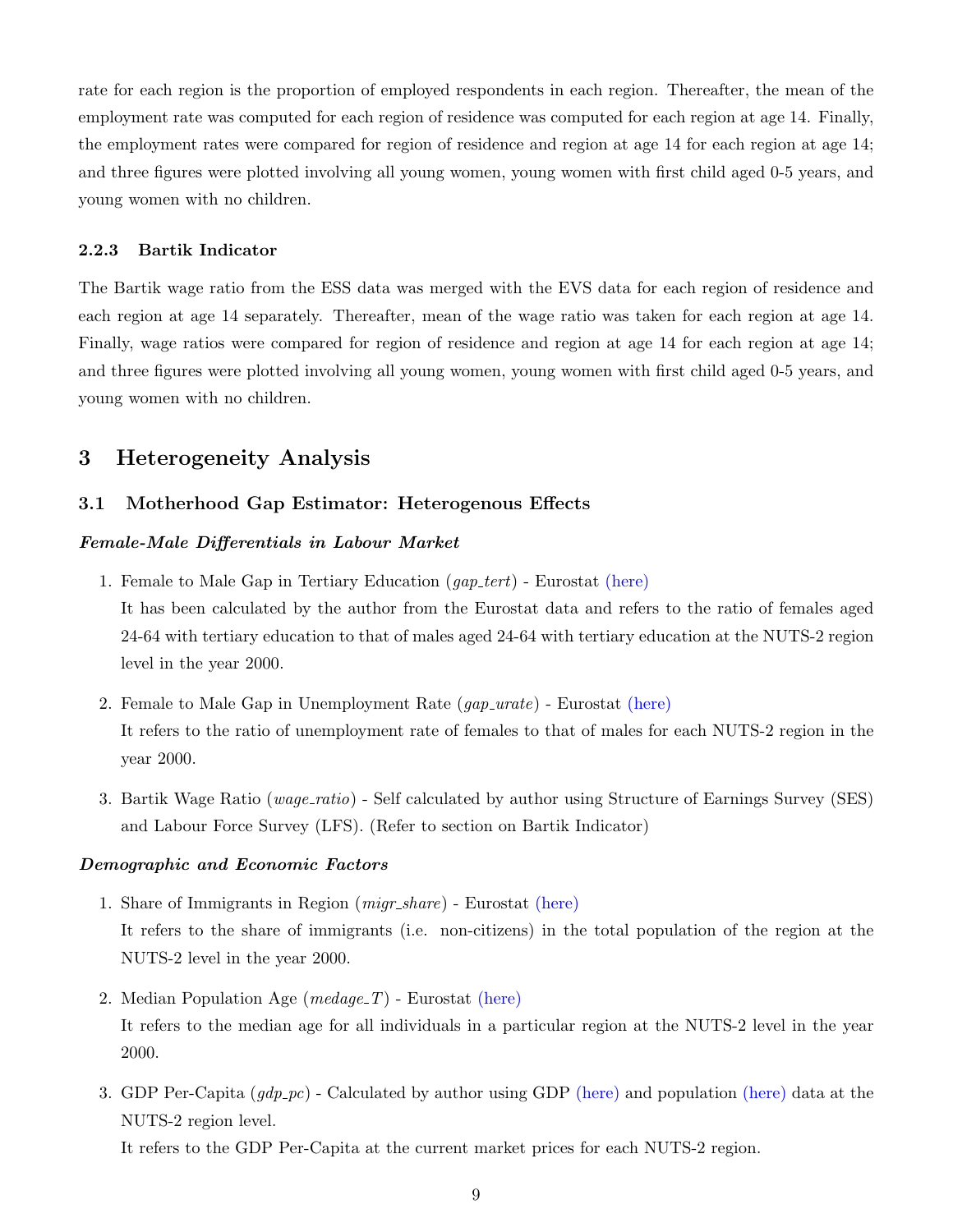### Historical and Ethnic Factors

- 1. Plough Use in Agriculture (plowtype) Using [Alesina et al.](#page-12-0) [\(2013\)](#page-12-0) and Ethnographic Atlas. It refers to the use of plough by ethnic groups which have been mapped to the NUTS-2 region level. (Refer to section on Ethnographic Atlas for more detail.)
- 2. Female Participation in Agriculture (femagr) Using [Alesina et al.](#page-12-0) [\(2013\)](#page-12-0) and Ethnographic Atlas. It refers to the degree of particpation of female in agriculture by ethnic groups which have been correspondigly mapped to the NUTS-2 region level. (Refer to section on Ethnographic Atlas for more detail.)
- 3. Family Type Indicator (famtype) Using [Alesina et al.](#page-12-0) [\(2013\)](#page-12-0) and [Gray](#page-12-1) [\(1999\)](#page-12-1) It refers to the to the average family type in the region historically which ranges from nuclear families to small extended families.

# 3.2 Motherhood Gap Estimator: Heterogenous Effects by Cross-Country Institutional Characterisitcs

### Parental Leave

- 1. Weeks of Maternity Leave OECDStat [\(here\)](https://www.oecd.org/els/family/PF2_5_Trends_in_leave_entitlements_around_childbirth.xlsx) It refers the number of weeks of maternity leave available to mothers. The indicator is at the country level and is used for the year 2000.
- 2. Job Protected Parental Leave OECDStat [\(here\)](https://www.oecd.org/els/family/PF2_5_Trends_in_leave_entitlements_around_childbirth.xlsx) It refers to the weeks of job protected parental leave available to the mothers, regardless of the income support at the country level in the year 2000.
- 3. Parental Leave Payment OECDStat [\(here\)](https://www.oecd.org/els/family/PF2_5_Trends_in_leave_entitlements_around_childbirth.xlsx)

It refers to the weeks of payment associated with parental leave available to mothers at the country level in the year 2000.

### Other Parental Leave Regulations

1. Parental Leave Payment Rates - OECDStat [\(here\)](https://www.oecd.org/els/family/PF2_4_Parental_leave_replacement_rates.xlsx)

It refers to the proportion of gross earnings replaced by parental leave benefits across weeks of paid parental and home care leave available to mothers by level of earnings. The indicator is at the country level and available for the year 2014.

- 2. Public Expenditure on Paternity and Maternity Leaves OECDStat [\(here\)](https://www.oecd.org/els/soc/PF2_1_Parental_leave_systems.xlsx) It refers to the public expenditure on paternity and maternity leave per live birth at USD 2010 (PPP 2015) at the country level.
- 3. Net Equivalised Income over the period of parental and home care leave OECDStat [\(here\)](https://www.oecd.org/els/family/PF2_4_Parental_leave_replacement_rates.xlsx) It refers to the net equivalised household income one month after the birth of the child as a percent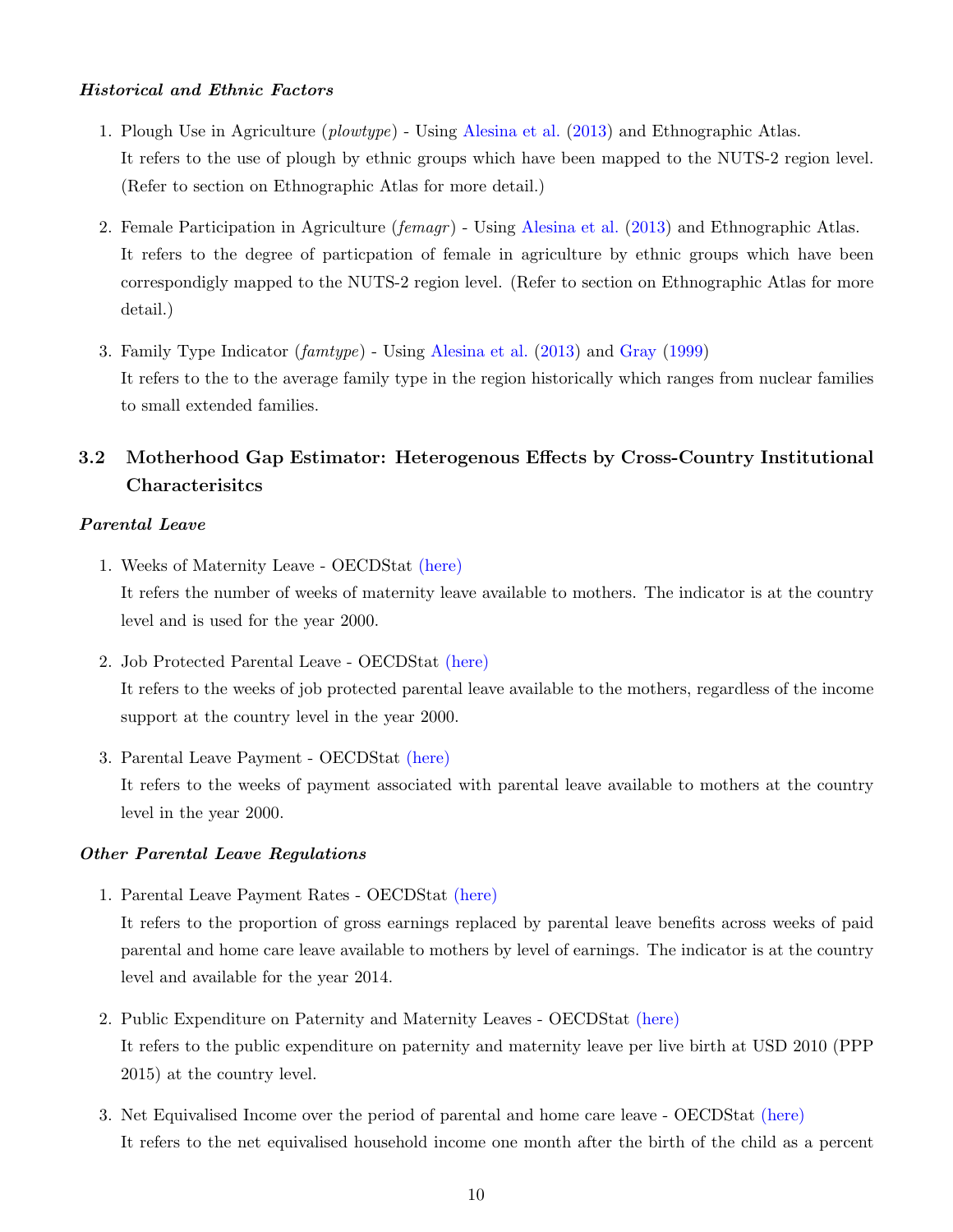of income one year before the birth, by level of earnings. The indicator is at the country level and available for the year 2014.

## Labour Market Institutions

1. Strictness of Employee Protection - OECDStat [\(here\)](https://stats.oecd.org/Index.aspx?DataSetCode=EPL_CD)

It is synthetic indicator of the strictness of regulation on dismissals and the use of temporary contracts at the country level for the year 2000.

2. Marginal Effective Tax Rate - OECDStat [\(here\)](https://stats.oecd.org/Index.aspx?DataSetCode=METR)

It refers to the fraction of any additional earnings that is lost to either higher taxes or lower benefits when an employed person increases marginally their working hours at the country level for the year 2001.

3. Net Replacement Rate (NRR) in Unemployment - OECDStat [\(here\)](https://stats.oecd.org/Index.aspx?DataSetCode=NRR)

It refers to the proportion of income that is maintained after 2 months of unemployment including social assistance and housing benefits for each country for the year 2001.

# 3.3 Family Types and Intimate Partner Violence [Tur-Prats](#page-12-2) [\(2019\)](#page-12-2)

- *World Values Survey*: 6 waves (publicly available)
- Survey (Instituto de la Mujer, 1999, 2002, 2006) Intimate Partner Violence (IPV)
- Intrument: self-constructed

# 3.4 On the origins of gender roles: Women and the plough[.Alesina et al.](#page-12-0) [\(2013\)](#page-12-0)

- *Ethnographic Atlas:* traditional female labour force participation in agriculture using information on gender-based division of labour in agriculture.(and, plough use) (and, controls: presence of large domesticated animals, measure of economic development and political complexity.)
- FAO Global Agro-Ecological Zones (GAEZ) 2002: (Fisher, et. al 2002) Reports crop suitability measures for 5 arc-min by 5 arc-min (56km x 56km) grids globally.
- Standard Cross-Cultural Sample (SCCS): Murdock and White (1969) For specific tasks within agriculture.
- 15th ed. Ethnologue Languages of the World (Gordon, 2005) Current geographic distribution of 7,612 different languages.
- Landscan 2000 database Estimates of world population in 2000 for a 30 arc-sec by 30 arc-sec (1km x 1km) grid cells globally.
- Geo-Referencing of Ethnic Groups (GREG) database (Weidmann et. al 2010) divides world's land into polygons with each polygon indicating the location of specific ethnicity.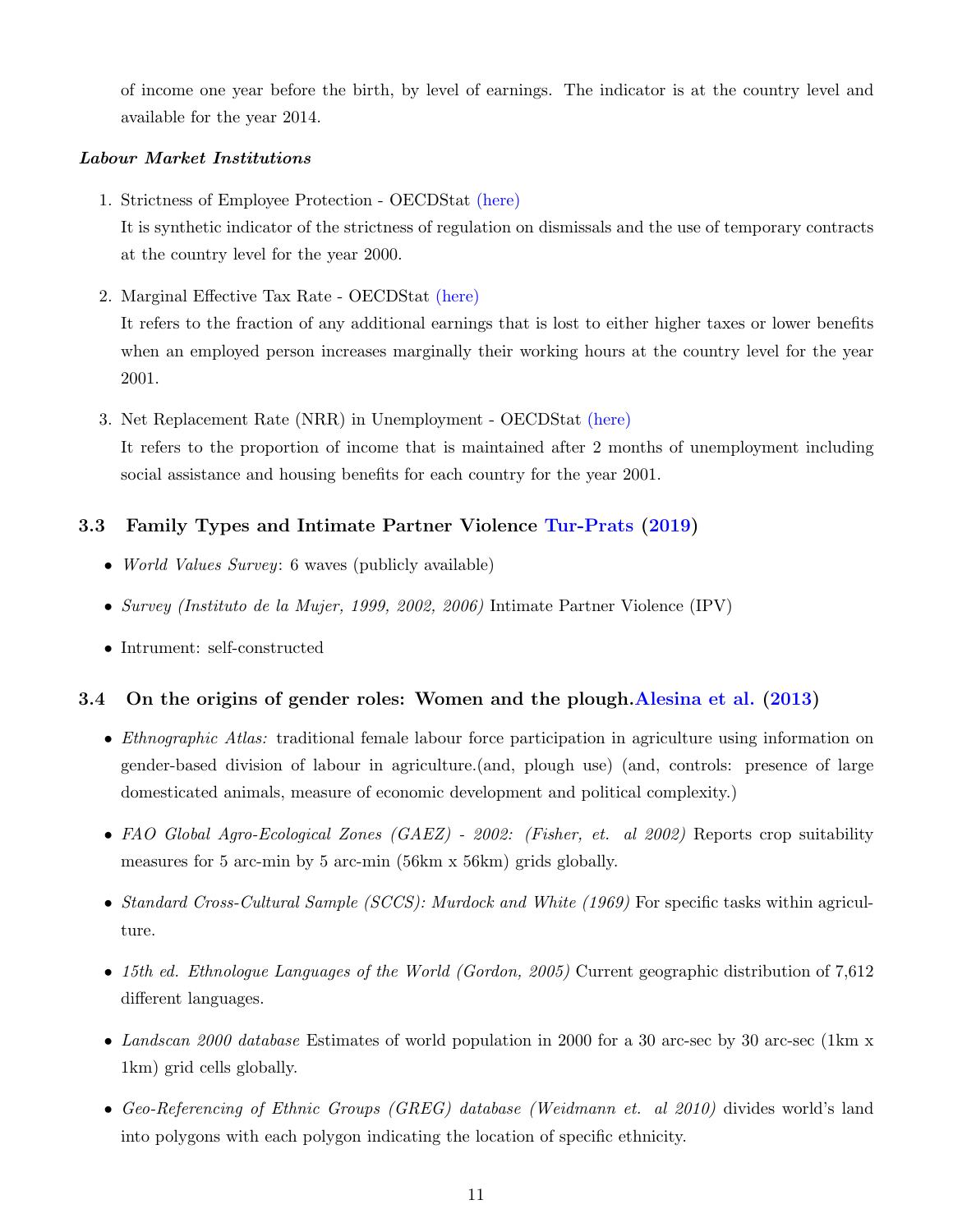# 4 List of Regional Controls

### 4.1 Controls

- 1. Median Age in Region  $(medage_T)$  Eurostat [\(here\)](https://ec.europa.eu/eurostat/databrowser/bookmark/1174012f-7698-453b-ba98-60a169268916?lang=en) It refers to the median age for all individuals in a particular region at the NUTS-2 level in a given year.
- 2. Population (pop) Eurostat [\(here\)](https://ec.europa.eu/eurostat/databrowser/bookmark/05fc5097-c583-4469-9e1d-6339494ed0bc?lang=en) It refers to the total population in a particular region at the NUTS-2 level in a given year.
- 3. Fertility Rate (fertilityrate) Eurostat [\(here\)](https://ec.europa.eu/eurostat/databrowser/bookmark/d67fd60b-e217-431d-981d-0645680ac9bd?lang=en)

It refers to the average number of children that would be born to a woman over the course of her lifetime assuming the current age specific fertility rate to be constant throughout her lifetime for each NUTS-2 region in each year.

- 4. Number of Births (births) Eurostat [\(here\)](https://ec.europa.eu/eurostat/databrowser/bookmark/e3fa5921-57f5-4f5f-bc1b-0a4c56c94d45?lang=en) It refers to the total number of live births for each NUTS-2 region in each year.
- 5. Share of Population with Tertiary Education  $(sh_{\text{-}}tertiary_{\text{-}}T)$  Eurostat [\(here\)](https://ec.europa.eu/eurostat/databrowser/bookmark/af67fc04-abff-4ef6-9a3e-7656b509d10a?lang=en) It refers to the ratio of the population with tertiary education aged 24-64 to the total population of those aged 24-64 at the NUTS-2 region level for each year.
- 6. Female to Male Gap in Tertiary Education  $(qap\_tert)$  Eurostat [\(here\)](https://ec.europa.eu/eurostat/databrowser/bookmark/af67fc04-abff-4ef6-9a3e-7656b509d10a?lang=en) It has been calculated by the author from the Eurostat data and refers to the ratio of females aged 24-64 with tertiary education to that of males aged 24-64 with tertiary education at the NUTS-2 region level for each year.
- 7. Unemployment Rate  $(\text{urate}_{T})$  Eurostat [\(here\)](https://ec.europa.eu/eurostat/databrowser/bookmark/d7347032-fceb-4ef2-9d44-4e8a36fd0037?lang=en) It refers to the unemployment rate for each NUTS-2 region in each year.
- 8. Female to Male Gap in Unemployment Rate (gap\_urate) Eurostat [\(here\)](https://ec.europa.eu/eurostat/databrowser/bookmark/d7347032-fceb-4ef2-9d44-4e8a36fd0037?lang=en) It refers to the ratio of unemployment rate of females to that of males for each NUTS-2 region in each year.

### 4.2 Ethnographic Controls

The data for the ethnographic indicators (plough type and female participation in agriculture) were obtained from [Alesina et al.](#page-12-0) [\(2013\)](#page-12-0). Thereafter, it was merged with the ethnographic atlas from [Gray](#page-12-1) [\(1999\)](#page-12-1) using ethnicity in order to obtain the family type indicator variable in addition to the plough type and female participation indicators. Finally, this was merged with the ESS data from 2010, 2012 and 2014 using the ancestry variable. The remaining observations for which ethnicity wasn't available was merged using the language family variable. The following ESS waves were specifically chosen due to the avaibility of the ancestry variable in these particular waves. While, language family was available in other ESS waves we